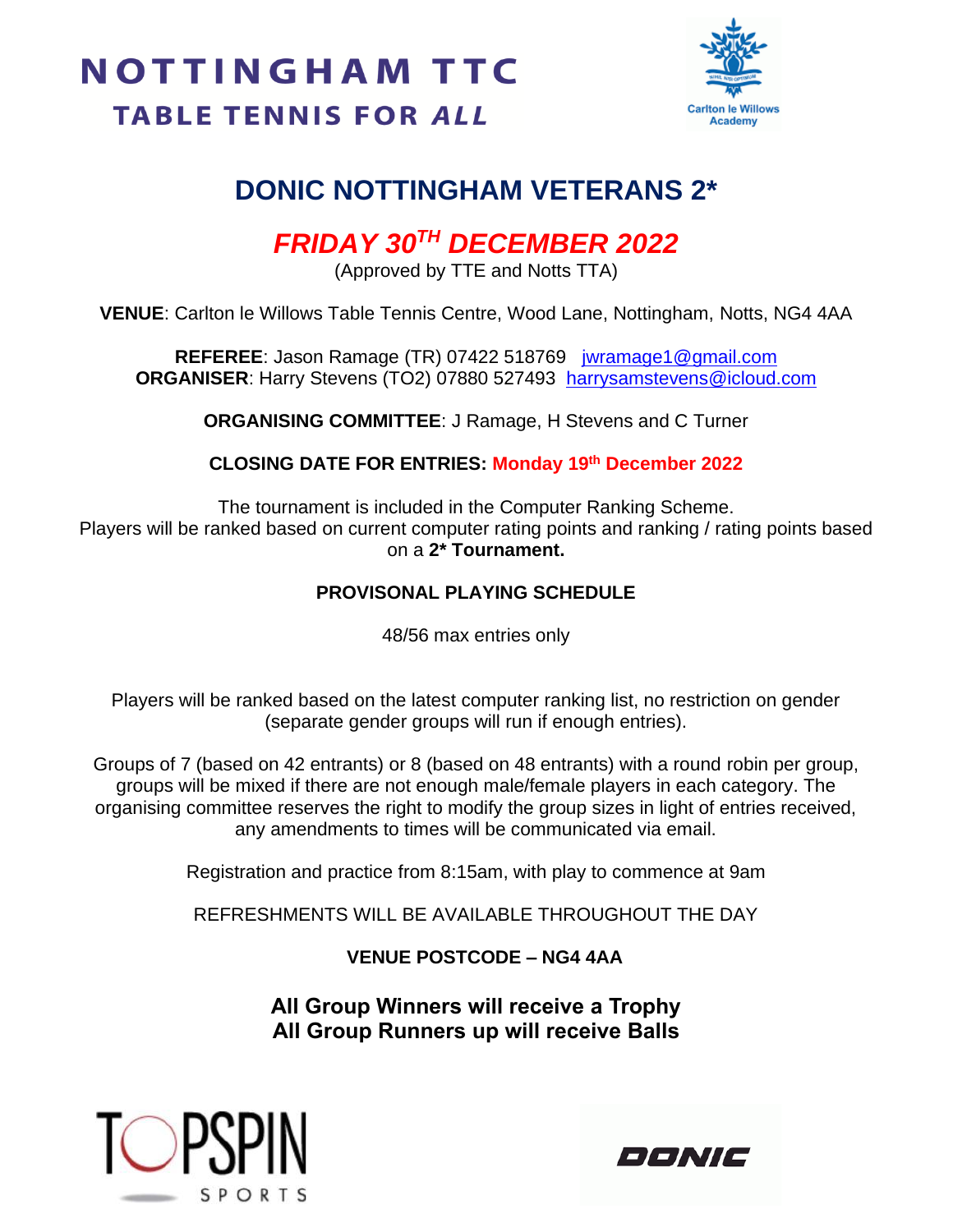# **NOTTINGHAM TTC**



#### **TABLE TENNIS FOR ALL TOURNAMENT REGULATIONS AND INFORMATION**

- 1. Every entrant must be affiliated as a Compete Plus Member or provide proof of being a member of another National Association affiliated to the ITTF and is not affiliated to TTE. An entrant only affiliated as a Compete Member may enter the tournament upon payment of the appropriate Single Competition Licence fee with their entry form.
- 2. TTE Regulations Part A (Regulated Competitions) and Part B (Tournament Regulations) apply to the tournament.
- 3. ITTF Regulations for International Competitions apply to the tournament except where otherwise specified in TTE Regulations Parts A or B, or in this form.
- 4. Groups may be mixed between male/female if not sufficient entrants to a particular event
- 5. All matches shall be the best of five games. The final order in a group shall be determined as per ITTF regulation 3.7.5 for group competitions. All players will be required to umpire as scheduled during their group matches.
- 6. All competitors will be required to book in upon their arrival and should not leave the centre without first obtaining permission from the referee. Players absent when due to play are liable to be scratched from their next match.
- 7. The referee's decision shall be final on a point of law and on any question arising not provided for in these regulations, or in any dispute as to the interpretation thereof.
- 8. Entry forms can be downloaded from the club or TTE website or requested from the organiser.
- 9. Players must have been born in 1982 or earlier.
- 10. Playing clothing shall consist of a shirt and shorts, trousers, leggings or skirt, or a one-part sports outfit, socks and playing shoes; a sports hijab may also be worn. Other garments shall not be worn during play except with the permission of the referee. ITTF 3.2.2.1 amended. The main colour of a shirt, shorts, trousers or skirt, other than sleeves and collar of a shirt, shall be clearly different from that of the ball in use. ITTF 3.2.2.2 amended.
- 11. No competitor or official shall engage in betting on players or matches.
- 12. Doping shall not take place either before or during play; and doping control tests may take place.
- 13. There will be no charge for admission.
- 14. Refreshments and snacks will be on sale.
- 15. Completion and submission of this Entry Form signifies agreement by the entrant to the conditions of the competition, including any variations of ITTF regulations.
- 16. Court sizes will be 9m x 4.5m, with barriers surrounding each court.
- 17. Playing conditions Sanwei 3\* white balls, 8/9 Donic Waldner 30mm tables, Donic nets and post, LED lighting is general and 750 lux. Floor to ceiling and floor to lighting height is approximately 6 metres. Flooring in one hall is Gerflor; in the second hall there is a wooden floor.
- 18. Scoring machines will be used for all matches.
- 19. Practice will only be permitted prior to the event starting.
- 20. Changing facilities will be available, including showers.
- 21. Car Parking is available free of charge.
- 22. Full payment at point of entry will be required to secure your entry. Fees will not be refunded 1 week prior to the closing date. Entries received with no payment will not be entered.
- 23. If it becomes necessary to restrict entries, priority will be given in order of receipt.
- 24. No entry will be accepted after the draw has been made, subject to the discretion of the Referee.
- 25. Notification players will receive an acknowledgment of entry via email if entry is via email.
- 26. Closing date for entry is Monday 19<sup>th</sup> December 2022 5pm.
- 27. Draw will take place on Tuesday 20<sup>th</sup> December 2022.
- 28. Draw will be sent to all entrants by Friday 23rd December 2022.
- 29. In conjunction with the TTE Child Protection Policy, persons wishing to take photographs or video images must register with the event organiser, producing their professional identification, TTE authorisation or a completed TTE authorisation form.

#### **All Group Winners will receive a Trophy All Group Runners up will receive Balls**